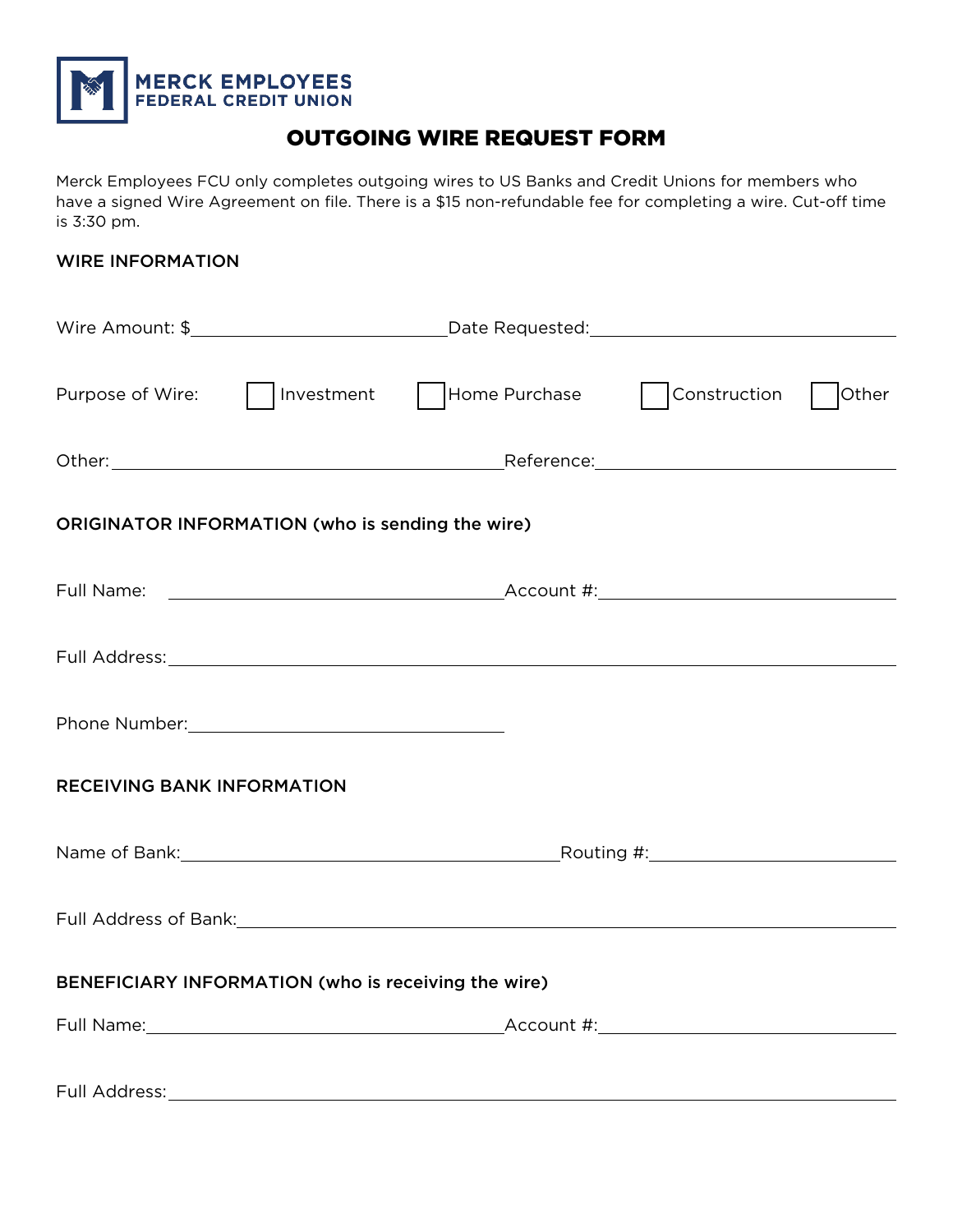# INTERMEDIARY BANK INFORMATION (if applicable)

Name of Intermediary Bank: Name of Intermediary Bank:

| Routing #: |
|------------|
|------------|

Full Address of Intermediary Bank:

# FOR FURTHER CREDIT TO/FINAL BENEFICIARY INFORMATION: (if applicable)

Full Name: <u>Account #:</u> Account #: Account #: Account #: Account #: Account #: Account #: Account #: Account #: Account #: Account #: Account #: Account #: Account #: Account #: Account #: Account #: Account #: Account #:

Full Address of Final Beneficiary: Manual Address of Final Beneficiary: Manual Address of Final Beneficiary:

# WIRE INSTRUCTIONS, NOTES OR COMMENTS:

Your signature acknowledges that you have read and agree to the Terms & Conditions contained on page three of this form. You also acknowledge that funds are not recoverable once they are sent. You are responsible for any and all applicable fees (\$15.00) and the funds for withdrawal from your account.

| Member's Signature: The Contract of the Contract of the Contract of the Contract of the Contract of the Contract of the Contract of the Contract of the Contract of the Contract of the Contract of the Contract of the Contra |               |  |  | Date: the contract of the contract of the contract of the contract of the contract of the contract of the contract of the contract of the contract of the contract of the contract of the contract of the contract of the cont |  |
|--------------------------------------------------------------------------------------------------------------------------------------------------------------------------------------------------------------------------------|---------------|--|--|--------------------------------------------------------------------------------------------------------------------------------------------------------------------------------------------------------------------------------|--|
| Member's Signature: Manual Account of Member's Signature:                                                                                                                                                                      |               |  |  |                                                                                                                                                                                                                                |  |
| Print Name: <u>__________________________________</u>                                                                                                                                                                          |               |  |  |                                                                                                                                                                                                                                |  |
| Account #: _________________________                                                                                                                                                                                           |               |  |  | Fee \$(-15.00)                                                                                                                                                                                                                 |  |
| GL Acct. (131.0)                                                                                                                                                                                                               | F&T Code (WO) |  |  |                                                                                                                                                                                                                                |  |